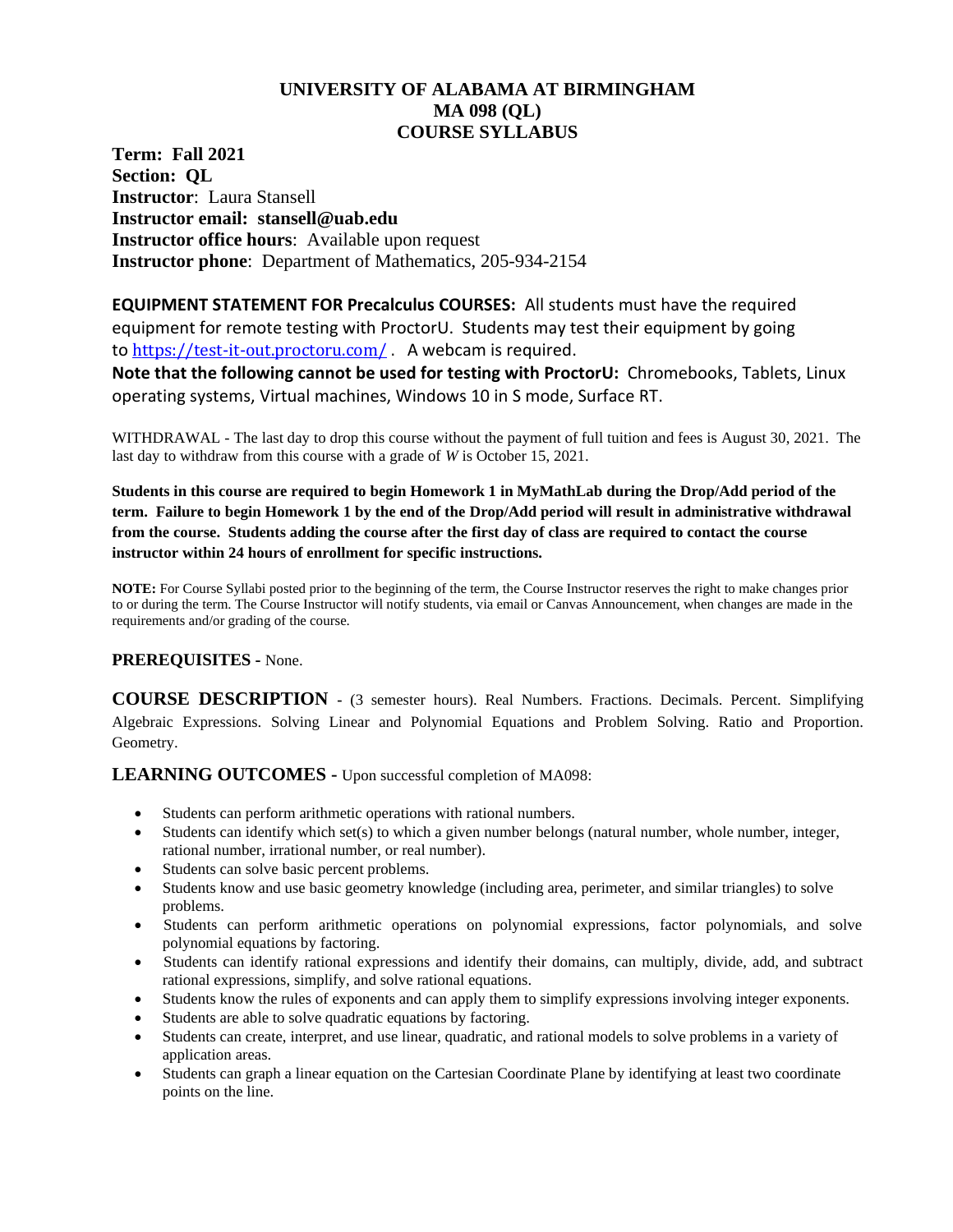**This course is about developing quantitative reasoning ability as well as acquiring specific mathematical skills** (algebra, arithmetic, etc.). The above learning outcomes are realized in the course with a variety of learning opportunities (group work, lecture, and computer-aided instruction)

**MATERIALS:** The MyMathLab access code is required and is available through Canvas with the First Day Access Program. Use the *Course Materials* link in Canvas to see your access code for MyMathLab.

To enhance your learning experience and provide affordable access to the right course material, this course is part of an inclusive access model called First Day. You can easily access the required materials for this course at a discounted price, and benefit from single sign-on access with no codes required in Canvas. UAB will bill you at the discounted price as a course charge for this course. The charge should show as *Book Charges First Day* on the student's account in Banner.

It is **NOT recommended that students Opt-Out**, as these materials are required to complete the course. You can choose to Opt-Out on the first day of class, but you will be responsible for purchasing your course materials at the full retail price and access to your materials may be suspended. For more information and FAQs go t[o customercare.bncollege.com.](https://customercare.bncollege.com/hc/en-us)

### **Accessing MyMathLab the first time to set up your account:**

**TO SET UP YOUR MYMATHLAB ACCESS for this course, you must go to your Canvas course and click on "MyLabs & Mastering" on the left side of your Canvas home page. This must be done in Canvas. The access code is available under the** *Course Materials* **link in Canvas** All Homework, Quizzes, and Tests for this course are available only in MyMathLab, but **you must access MyMathLab through the MyLabs and Mastering link in Canvas.**

## **STUDENT EXPECTATIONS STATEMENT**

The Course Syllabus and Schedule serve as a Contract by which the student must comply. An excuse of "not knowing" information covered in these documents is not an acceptable excuse for making mistakes in this class.

- Students are required to complete weekly assignments and learning activities by the deadline. All deadlines are based on CENTRAL TIME. **There are NO EXTENSIONS of DEADLINES**. See the class schedule for details.
- Students are expected to maintain an active BlazerNet account. All official correspondence will be sent ONLY to the @UAB.edu email address.
- Students are expected to read the Schedule and Syllabus for this class in Canvas.
- Students are expected to check their UAB email daily and respond within 48 hours to instructor emails.
- **Students are expected to have a back-up plan** in the event their computer has operational problems, there is loss of electricity, or there is loss of Internet access. These are not an excuse for late or incomplete submission of assignments, nor are they acceptable reasons for an assignment deadline extension.
- The **Math Learning Lab** (**MLL**) is located in HHB202. For more information on tutoring (including remote Zoom tutoring), go to [http://www.uab.edu/cas/mathematics/mll.](http://www.uab.edu/cas/mathematics/mll)
- **Students are expected to review their grades and participation** by clicking on Check Your Grade in MyMathLab [\(https://secure.cas.uab.edu/mll/db\)](https://secure.cas.uab.edu/mll/db) **on a regular basis.**

# **TECHNOLOGY REQUIREMENTS -** Students must have:

- A UAB email account that can be accessed on a daily basis.
- Email software capable of sending and receiving attached files.
- Updated virus protection software, installed and active, to prevent the spread of viruses via the Internet and email.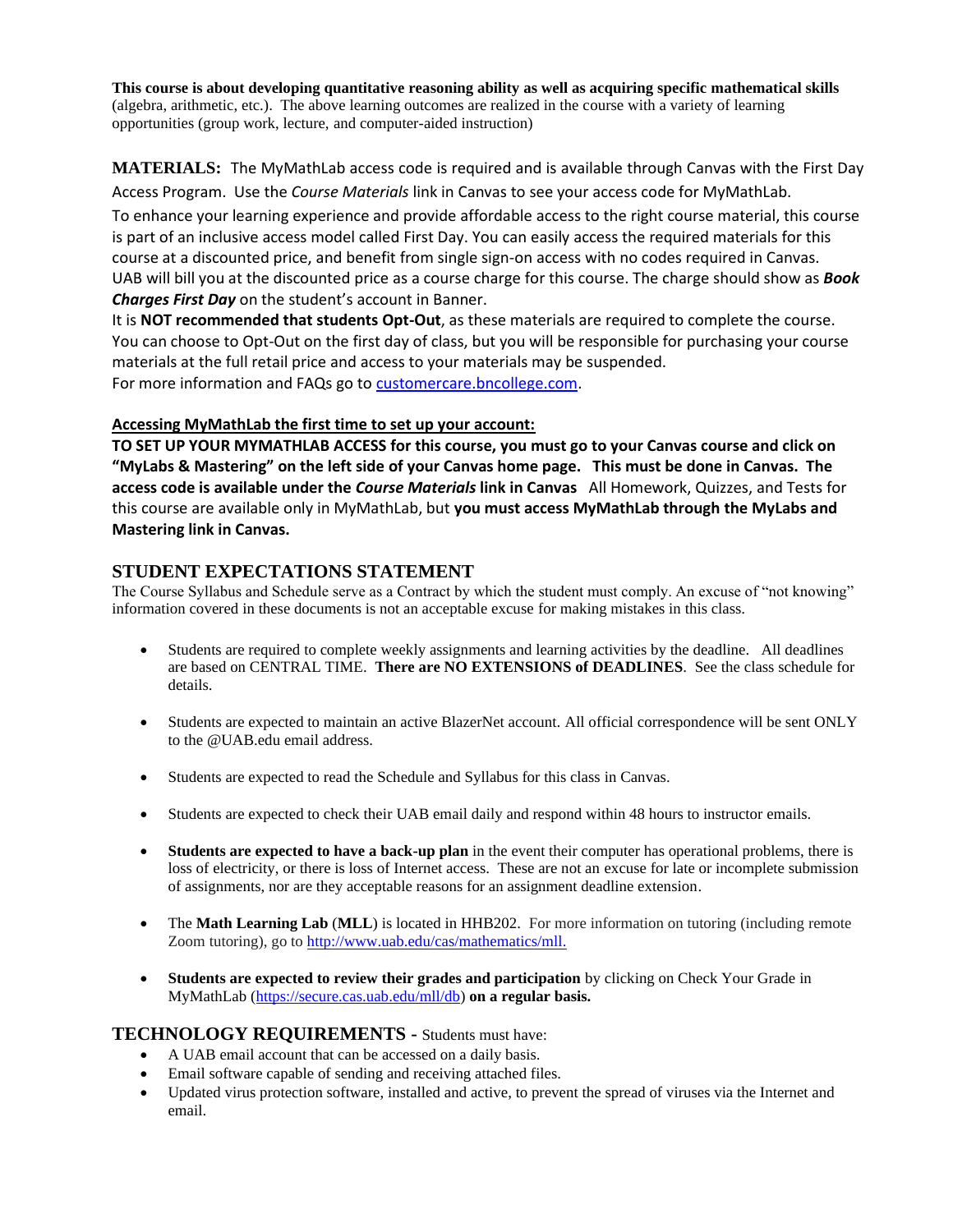- Equipment required by ProctorU (this includes a webcam). Please follow the instructions on the ProctorU handout for testing your equipment well in advance of the deadlines.
- Equipment that fully supports the Canvas Learning Management System.

**CLASS SCHEDULE** – See Canvas for all assignment deadlines.

**COURSE STRUCTURE -** This course is primarily computer-based. Students must have reliable access to **BlazerNet** so they can work on their assignments in MyMathLab and Canvas. All assignments are shown on your Canvas course calendar.

**SUPPLEMENTAL REVIEW HOMEWORK:** This homework assignment is worth 12 points and is an independent assignment that allows students to work on pre-algebra skills needed for success in this course. The Supplemental Homework assignment is open on the first day of the semester and students may work on this assignment up until the deadline (see Canvas for details).

**LESSON PREPS:** There are 12 lesson prep assignments in MyMathLab and each assignment is worth 2 points. The purpose of the lesson prep is to give a brief introduction to each lesson. Students should complete each lesson prep before beginning the corresponding homework assignment. For example, Lesson 1 prep should be completed before beginning Homework 1. Lesson preps must be completed by the posted deadlines.

**HOMEWORK**: There are 12 homework assignments and each is worth 10 points. Homework is completed and submitted in MyMathLab. *An unlimited number of attempts can be made on each homework problem* before the deadline, so students should be able to earn 100% on ALL HOMEWORK. If a problem is marked with a red (X) as incorrect, then the student can click on *Similar Exercise* at the bottom of the page and work another problem correctly for full credit (before the deadline). Students can go in and out of the homework as many times as they like before the deadline (all of the work is automatically saved). Students earn points for homework completed on or before the due date. All homework is available at the beginning of the term, so students may work ahead as much as they like. **There are NO EXTENSIONS or make ups for missed homework because the work can and SHOULD BE completed IN ADVANCE of the deadlines.**

**After the due date, students can review homework assignments and work similar exercises, but they can get only 50% credit for the work.**

## **QUIZZES**:

There are 12 Quizzes that are required, and each is worth 15 points. Quizzes are completed and submitted in MyMathLab. Once a Quiz is submitted in MyMathLab, it is scored and a percentage is given. Students take the Quizzes on their own schedule, but they can only earn the Quiz points if the Quiz is taken on or before the due date. **Students must complete the Quizzes BY THEMSEVLES without any assistance from another person**. The Quizzes are timed, and they **must be taken in one sitting within 30 minutes**. Students cannot exit the Quiz or that will count as one of their attempts. Each quiz can be taken twice, and the highest score attained will count. All Quizzes are available at the beginning of the term, so students may work ahead as much as they like. **There are NO EXTENSIONS or make ups for missed Quizzes because the work can and SHOULD BE completed IN ADVANCE of the deadlines.**

**PROBLEMS/Group Discussions (in Canvas) –** There are 4 problems and 4 discussions that will be completed in Canvas over the course of the semester.

**For each discussion: S**tudents are required to participate in a Group Discussion in Canvas (according to the Group Scoring Guidelines posted on Canvas) to solve a problem. Students will earn 0 to 8 points on each discussion. Students are expected to fully participate in each discussion. It is important that students read the requirements for participating in discussions posted in Canvas. Each discussion is open for two days. See your course schedule for details.

**For each Individual Submission Problem**: Students will submit their solutions to a problem in Canvas by the deadline (see Course Schedule). Students can earn up to 8 points on each individually submitted Problem. Partial credit may be given for the individual paper submitted according to the Rubric posted in Canvas. (Students will find that the discussion the week prior to each problem will be helpful in solving the individual submission problems.)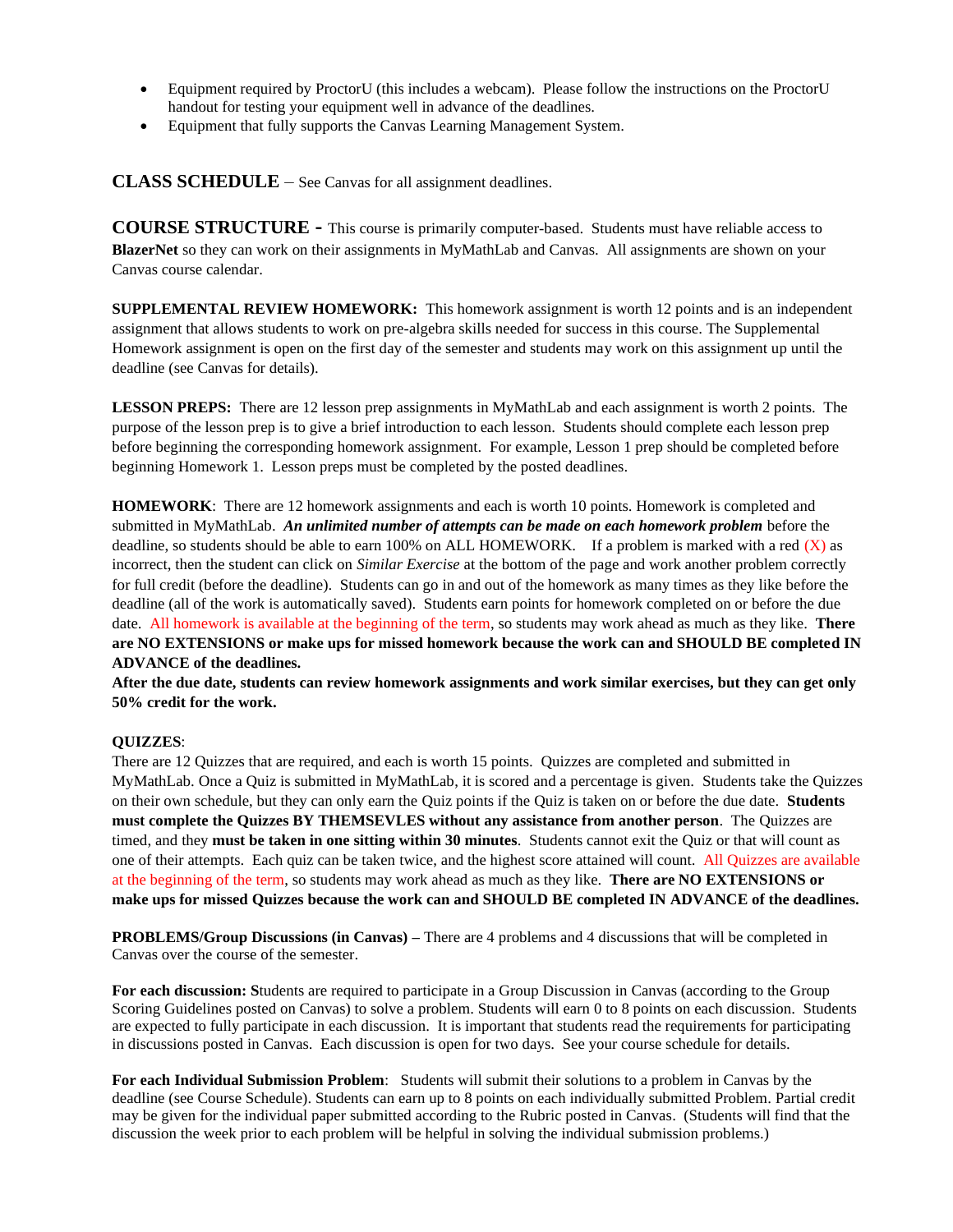**\*\* There are no extensions or make ups for missed Problems or Discussions. NO late submissions or email submissions are allowed**.

### **TESTS:**

There are five major tests. Tests are completed and submitted in MyMathLab. Each test is worth 120 points. Once the test is submitted in MyMathLab, it is scored and a percentage is given. The UAB score (out of 120 pts) for the test can be found online at <https://secure.cas.uab.edu/mll/db/> or by clicking on "Check Your Grade" in MyMathLabPlus. Students must take the tests during the scheduled dates and times under supervised remote proctoring as described in this syllabus. All tests have a 50 minute time limit and must be taken in one sitting. **Students must use the MyMathLab calculator or their computer** (Windows/Safari) **scientific calculator during testing**. NO personal calculators are allowed. Students may use scratch paper during a test, but no credit is given for work done on the scratch paper. **Students are required to have a government issued photo ID during testing (UAB student ID, driver's license, etc). Although students take tests with ProctorU, we reserve the right to require a student to retake a test with ProctorU if any testing inconsistencies or questions of academic integrity arise during the testing session or after the review of the recording by the instructor. Students will be responsible for payment of any fees to retake a test. Academic misconduct undermines the purpose of education and can generally be defined as all acts of dishonesty in an academic or related matter and will not be tolerated.**

**Practice Tests** are 5 Reviews (one for each test), and they count as *extra points* towards your total points. Each Review is worth 5 points. Reviews are completed and submitted in MyMathLab. Once a Review for a Test is submitted in MyMathLab, it is scored and a percentage is given. The percentage will be converted to points and will be included in the student's total points. Students take the practice tests on their own schedule. A practice test is due on the same date as the associated test. **Students must complete the Reviews BY THEMSEVLES without any assistance from another person. The practice tests are NOT timed, and students may go in and out of them until they are ready to submit.** Each Review may be taken an unlimited amount of times, and the highest score attained will count.

#### **REQUIREMENT for Taking Tests:**

**Students will take the course tests using remote proctoring services through ProctorU**. You will find the information regarding ProctorU on Canvas. Please read the ProctorU handout information carefully before testing. **Students are responsible for the technical requirements needed. The deadline for each test is posted on the course schedule. Do not wait until the test due date to take and/or schedule your test. If you choose to wait until the due date to take your test, you are assuming the risk that some situation may prevent you from taking your test. Power outages, technical issues, and student personal problems are not acceptable reasons for missing a test deadline.**

**NOTE THAT STUDENTS ARE RESPONSIBLE FOR PROCTORU TESTING FEES THAT ARE NOT COVERED BY UAB eLearning. UAB eLearning will NOT cover late fees or convenience testing fees but may cover regular test fees.** 

**COURSE GRADES -** Students earn their grade in the course by accumulating points. There is a maximum of 1000 points available. No points are available after the Final Exam is taken, so students should earn as many points as possible throughout the semester by completing all assignments by the deadline. NO late assignments are accepted or allowed, and no adjustments will be made. Note that **FINAL GRADES are awarded by TOTAL POINTS EARNED**, NOT by percentages

All assignment grades will be posted and maintained in the math department database, which can be accessed in by going t[o https://secure.cas.uab.edu/mll/db/.](https://secure.cas.uab.edu/mll/db/)

#### **See the following tables for point and grade distribution:**

| <b>Grade Element</b>                | Max Pts per       | No. of             | <b>Total Points</b> |
|-------------------------------------|-------------------|--------------------|---------------------|
|                                     | <b>Assignment</b> | <b>Assignments</b> |                     |
| <b>Homework</b>                     |                   |                    | 20                  |
| <b>Lesson Preps</b>                 |                   |                    | 24                  |
| <b>Supplemental Review Homework</b> |                   |                    |                     |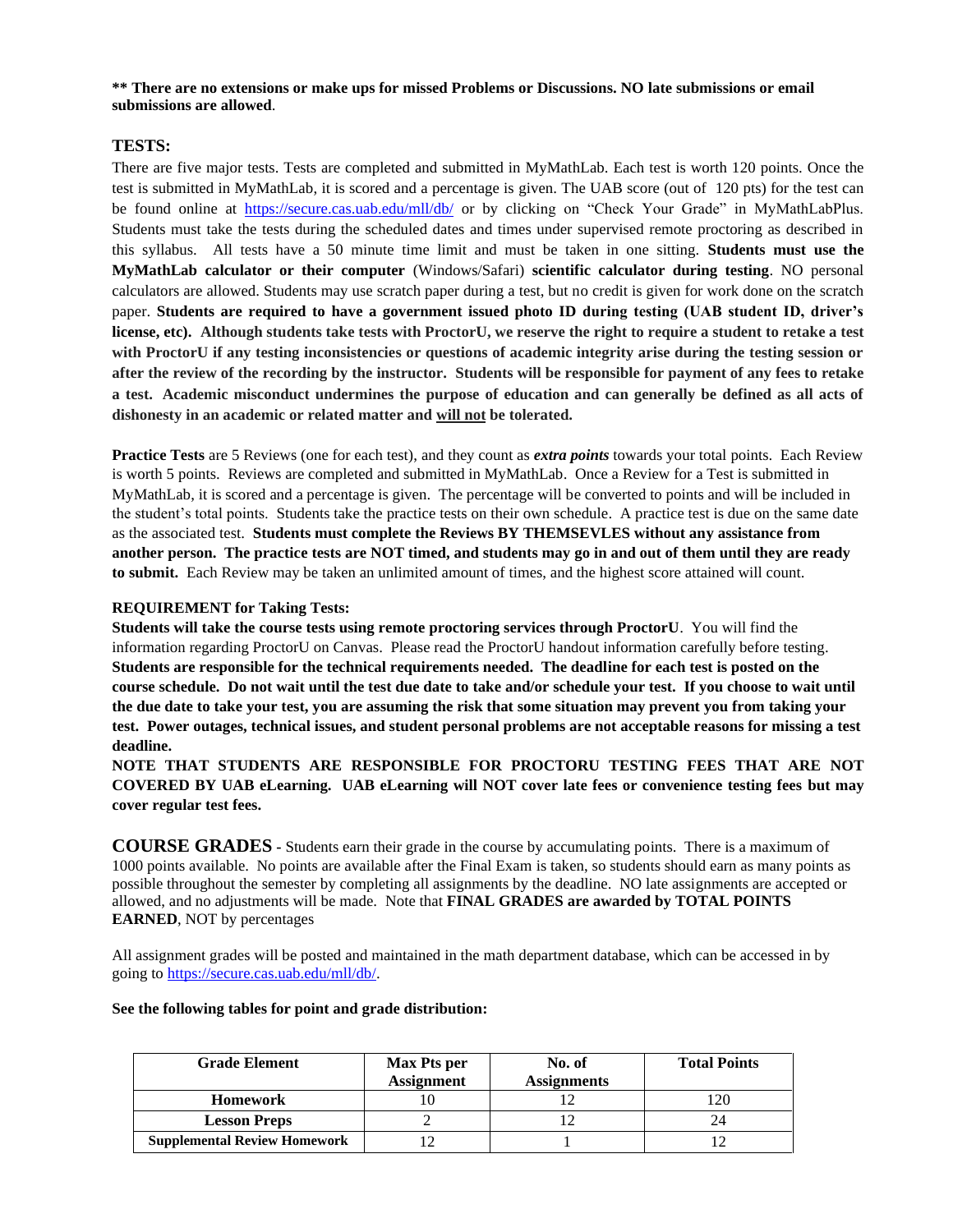| <b>Ouizzes</b>                       |    | 180             |
|--------------------------------------|----|-----------------|
| <b>Problems (Canvas)</b>             |    |                 |
| <b>Discussions (Canvas)</b>          |    |                 |
| <b>Tests</b>                         | 20 | 600             |
| <b>Total</b>                         |    | 1000            |
| <b>Practice Tests (Extra Points)</b> |    | 25 Extra Points |

| <b>Points Earned</b> | <b>Course Grade</b> |
|----------------------|---------------------|
|                      |                     |
| 900-1000             |                     |
| 800-899              |                     |
| 700-799              |                     |
| 500-699              |                     |
| <b>Below 500</b>     |                     |

# **MAKE-UP WORK POLICY –** In general, **NO MAKE-UPS are allowed**.

If a student misses **ONE** test during the semester, the student may complete a **Missed Test Request Form** by emailing the course instructor to request the form and returning the completed form by email to the course instructor no later than 12pm on the last day of classes (before final exam week). **Completing the Missed Test Request Form allows students to request that the Test 5 score earned will also be used to replace ONE missed test during the term. Note that only one missed test grade may be replaced.** It is strongly encouraged that students complete the test request form within 48 hours of the missed test.

**Students with Covid-related reasons for missing a class meeting must go through UAB's Student Health Service's process for an excused absence due to isolation or quarantine. You should log into your UAB Student Health Patient Portal to begin this process. Students must present their written excuse provided by Student Health to their instructor to schedule makeup work OR the student may choose to use the extra points earned from the course practice tests to replace the missed attendance points. If a student misses work for any other reason, the student may earn back the missed points through the course practice test activities.**

**The course practice tests provide up to 25 extra points by the end of the semester. These points may be used to replace missed assignments worth up to 25 points.**

**Extended Absences**: Attendance is fundamental to course objectives and to the integrity of this course. Courses in the Mathematics Department require a variety of activities that involve interaction with the instructor and/or interaction with other students. Excessive absences and missed assignments seriously jeopardize a student's ability to successfully complete the course. In the event of excessive absences, students should be prepared to officially withdraw from the course through the Registrar's Office. In cases involving medical hardships, military duty, or other serious personal situations after the withdrawal date for a course, the student may participate in the Academic Policy Appeal (accessed and submitted through Blazernet Links/Forms). **More than two weeks of missed course participation is considered too much to be successful in the course.**

**NON-HARASSMENT, HOSTILE WORK/CLASS ENVIRONMENT –** The UAB College of Arts and Sciences expects students to treat fellow students, their Course Instructors, other UAB faculty, and staff as adults and with respect. No form of hostile environment or harassment will be tolerated by any student or employee. In this class we will only use constructive criticism and will work to build a community of lifelong learners.

**HONESTY AND PLAGIARISM -** The awarding of a university degree attests that an individual has demonstrated mastery of a significant body of knowledge and skills of substantive value to society. To ensure this, **UAB expects all students to abide by the UAB Academic Honor Code**:

**DSS Accessibility Statement**: UAB is committed to providing an accessible learning experience for all students. If you are a student with a disability that qualifies under Americans with Disabilities Act (ADA) and Section 504 of the Rehabilitation Act, and you require accommodations, please contact Disability Support Services for information on accommodations, registration and procedures. Requests for reasonable accommodations involve an interactive process